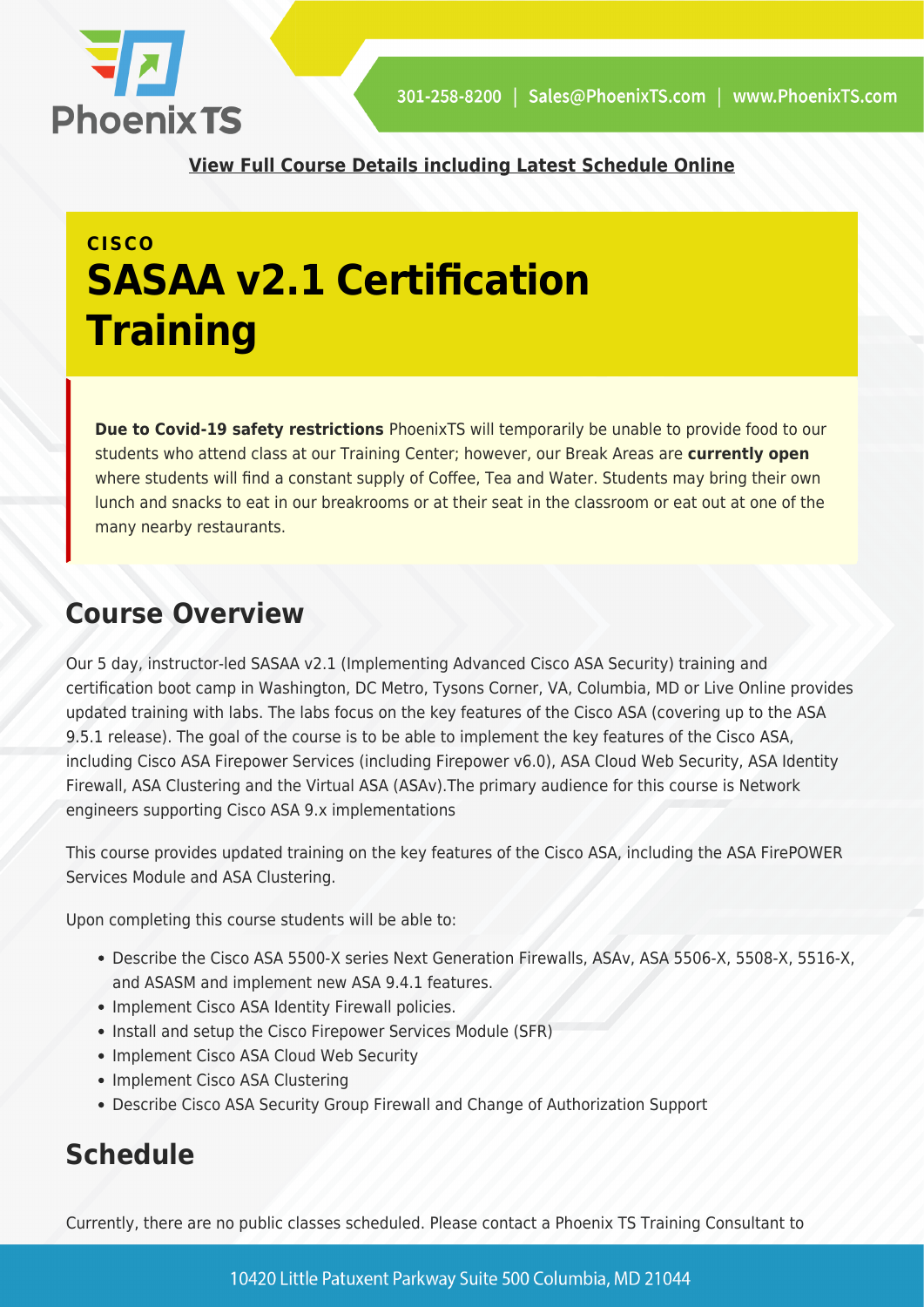

discuss hosting a private class at 240-667-7757.

### **Course Outline**

#### **Module 1: Cisco ASA Product Family**

- Lesson 1: Introducing the Cisco ASA 5500-X Next-Generation Firewalls
- Lesson 2: Introducing the Cisco ASAv
- Lesson 3: Implementing ASA 9.3 and 9.4.1 New Features
- Lesson 4: Introducing the Cisco ASASM

#### **Module 2: Cisco ASA Identity Firewall**

- Lesson 1: Describing the Cisco ASA Identity Firewall Solution
- Lesson 2: Setting Up Cisco CDA
- Lesson 3: Configuring Cisco CDA
- Lesson 4: Configuring Cisco ASA Identity Firewall
- Lesson 5: Verifying and Troubleshooting Cisco ASA Identity Firewall

#### **Module 3: Cisco ASA FirePOWER Services**

- Lesson 1: Installing the Cisco ASA FirePOWER Services Module
- Lesson 2: Managing the Cisco ASA FirePOWER Services Module Using the FireSIGHT Management Center
- Lesson 3: Describing the Cisco ASA 5506-X, 5508-X, and 5516-X FirePOWER Services
- Lesson 4: Configuring New Features in Cisco ASA Firepower Services 6.0

#### **Module 4: Cisco ASA Cloud Web Security**

- Lesson 1: Introducing Cisco ASA Cisco Cloud Web Security
- Lesson 2: Configuring Cisco ASA with Cisco Cloud Web Security
- Lesson 3: Verifying Cisco ASA Cloud Web Security Operations
- Lesson 4: Describing the Web Filtering Policy in Cisco ScanCenter
- Lesson 5: Describing Cisco ASA Cloud Web Security AMP and CTA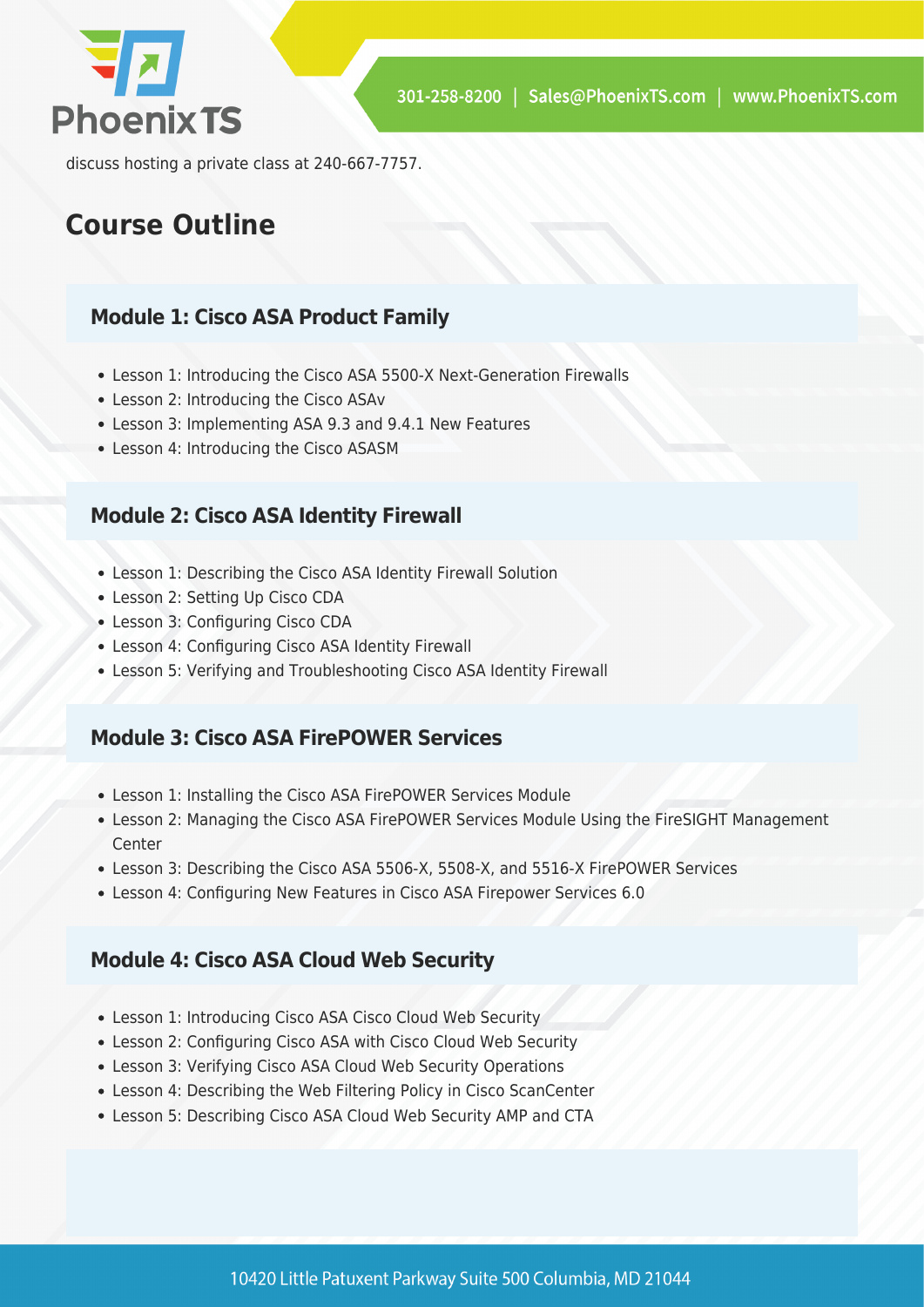

Module 5: Cisco ASA Clustering

- Lesson 1: Describing Cisco ASA Cluster Features
- Lesson 2: Describing Cisco ASA Cluster Terminology and Data Flows
- Lesson 3: Using the CLI to Configure a Cisco ASA Cluster
- Lesson 4: Using the ASDM to Configure a Cisco ASA Cluster
- Lesson 5: Verifying Cisco ASA Cluster Operations
- Lesson 6: Troubleshooting Cisco ASA Cluster Operations
- Lesson 7: Describing Cisco ASA Version 9.1.4 and Later Clustering Features

#### **Module 6: Cisco ASA Security Group Firewall and CoA**

- Lesson 1: Introducing Cisco Security Group Tagging
- Lesson 2: Configuring Cisco ASA Security Group Firewall
- Lesson 3: Describing the Cisco ASA 9.2.1 and Later Releases SGT Features
- Lesson 4: Describing the Cisco ASA 9.2.1 and Later Releases CoA Support

#### **Lab Outline**

- Lab 1: Cisco Learning Lab Remote Access
- Lab 2: Cisco ASAv Basic Setup
- Lab 3: Cisco ASA 9.3 and 9.4.1 New Features
- Lab 4: Cisco CDA Configuration
- Lab 5: Cisco ASA Identity-Based Firewall Configuration
- Lab 6: Cisco ASA FirePOWER Services Module Installation
- Lab 7: Cisco FireSIGHT Management Center Configuration
- Lab 8: Cisco ASA Cloud Web Security Configuration
- Lab 9: Cisco ASA Cluster Configuration

### **Prerequisites**

Implementing Core Cisco ASA Security (SASAC) v1.0 or equivalent knowledge of the Cisco ASA